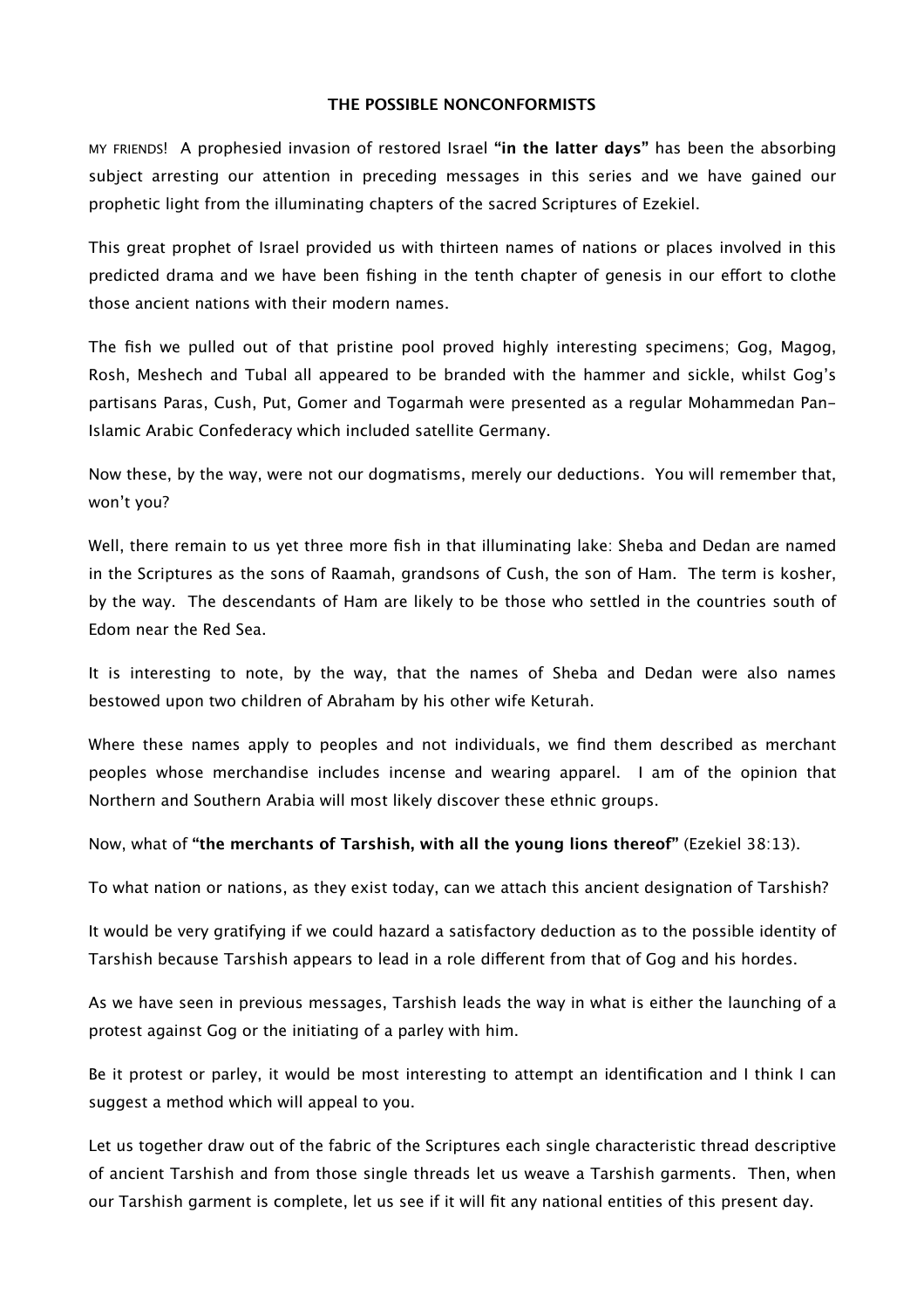Are you ready to join me in this fascinating experiment? Good! Observe, then, that there are some twenty-eight places in the Holy Scriptures where the word "Tarshish" occurs; these are the threads from which we will hope to weave our Tarshish garment.

No less than nine of these threads display the blue-green splendour of the oceans as they all refer to the "ships" and the "navy" of Tarshish. So, then here's a start. Since ancient Tarshish was a Maritime Nation, our garment must fit a Maritime Nation today.

The activities of Tarshish as well as the express declarations of Ezekiel (27:12 and 38:13) disclose that Tarshish is a Merchant Nation. Thus we have merchant threads to weave into our maritime threads.

Again, Ezekiel's phrase in chapter 38 and verse 13 **"the merchants of Tarshish and all the young lions thereof"** is a very interesting thread of evidence because it reveals that Tarshish is a Manifold Nation, and not a single nation but a group of nations.

Observe, however, that the **"young lions"** are **"thereof."** What nation today, do you suppose, could be depicted as an old lion standing with her ofspring around her? The ofspring are **"young lions,"** mark you, not cubs. Cubs are dependent upon their mother; young lions are independent entities!

That was rather an interesting thread we drew out, now wasn't it? And here are others, for we find that this maritime merchant, manifold nation is also a Mineral Nation. Examine this thread in Ezekiel, chapter 27 and verse 12 — **"Tarshish was thy merchant by reason of the multitude of all kinds of riches; with silver, iron, tin, and lead, they traded in your fairs."**

Our threads are beginning to weave quite a distinctive garment, do you not think so? And here is still another highly colourful and informative thread. Listen carefully. Those same ships of Tarshish carried ivory, apes and peacocks (I Kings 10:22 and II Chronicles 9:21) and in the Hebrew Bible those words translated ivory, apes and peacocks are not Hebrew words at all, but belong to the Tamil dialect, one of the Dravidian languages of India! Tarshish, then, has had contact with India.

Threads drawn from the Book of Jonah and II Chronicles (20:36, 37) disclose that to get to Tarshish from the Promised Land it was necessary to take a ship. Of course, a ship was a good means of conveyance to Tarsessus in Spain but a ship would be a necessary conveyance in those days if Tarshish were completely surrounded by water. Now, I do not say that it was so  $-1$  am merely examining threads to weave a characteristic garments, that's all.

However, it does remind me that there exists a land completely surrounded by water and once known as the Barratanic Islands from whence came the name Brittania and finally Britain. By the way, "Barrantanic Islands" means "Tin Islands" and the tin mines of Cornwall are rather famous, aren't they?